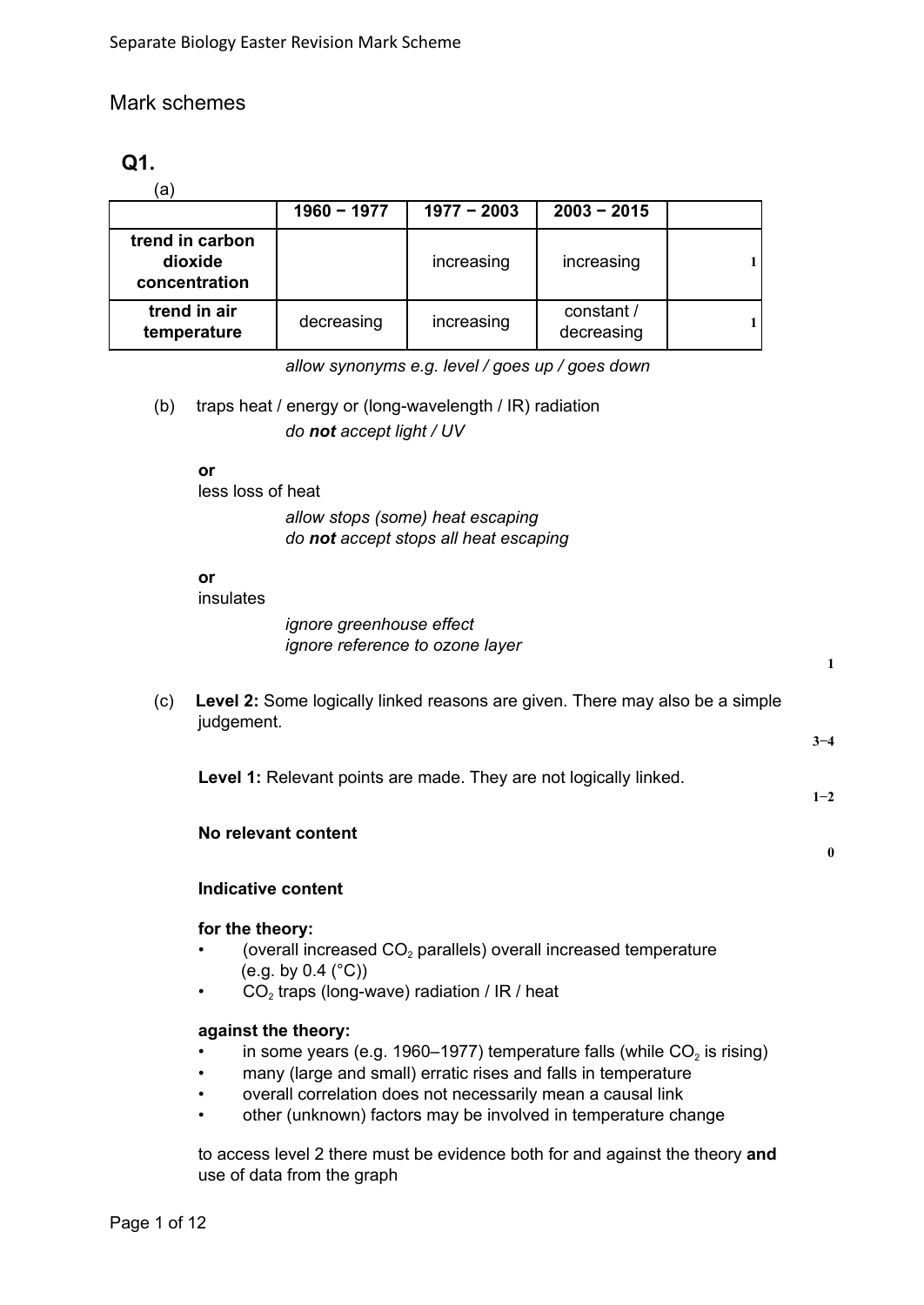| (d) |           | burning of (fossil) fuels                                                       |   |                |        |
|-----|-----------|---------------------------------------------------------------------------------|---|----------------|--------|
|     |           | allow e.g. coal / oil / gas                                                     |   |                |        |
|     |           | allow driving cars                                                              |   |                |        |
|     |           | allow any activity which leads to burning fuels -<br>e.g. using central heating |   |                |        |
|     |           | ignore power stations unqualified                                               |   |                |        |
|     |           | ignore burning / fires unqualified                                              |   |                |        |
|     |           | ignore deforestation                                                            |   |                |        |
|     |           |                                                                                 |   | 1              |        |
| (e) |           | photosynthesis                                                                  |   |                |        |
|     |           | allow full description or full equation                                         |   |                |        |
|     |           | allow a symbol equation which is not balanced                                   |   |                |        |
|     |           |                                                                                 |   | 1              |        |
| (f) |           | any two from:                                                                   |   |                |        |
|     |           | (some) plants grow faster / higher yield<br>loss of habitat                     |   |                |        |
|     |           | migration or change in distribution*                                            |   |                |        |
|     | $\bullet$ | extinction*                                                                     |   |                |        |
|     |           | *if neither is given allow alters biodiversity for 1                            |   |                |        |
|     |           | mark                                                                            |   |                |        |
|     |           | allow (in terms of extinction) death due to e.g.                                |   |                |        |
|     |           | lack of water / food or increased disease                                       |   |                |        |
|     |           | <i>ignore death unqualified</i>                                                 |   | $\overline{2}$ |        |
|     |           | allow points made using examples                                                |   |                |        |
|     |           |                                                                                 |   |                | $[11]$ |
|     |           |                                                                                 |   |                |        |
| Q2. |           |                                                                                 |   |                |        |
| (a) | (i)       | insulin                                                                         |   |                |        |
|     |           | accept glucagon (correct spelling only)                                         |   |                |        |
|     |           |                                                                                 | 1 |                |        |
|     | (ii)      | pancreas                                                                        |   |                |        |
|     |           | accept phonetic spelling                                                        |   |                |        |
|     |           | allow pancrease                                                                 |   |                |        |
|     |           |                                                                                 | 1 |                |        |
| (b) | (i)       | 11(.0)                                                                          |   |                |        |
|     |           | accept in range 10.5-11 (.0)                                                    |   |                |        |
|     |           |                                                                                 | 1 |                |        |
|     | (ii)      | any two from:                                                                   |   |                |        |
|     |           | ignore numbers unless comparative                                               |   |                |        |
|     |           |                                                                                 |   |                |        |
|     |           | high(er) concentration (of blood glucose) (anywhere / any time)                 |   |                |        |

ign(er) concentration (of blood glucose) (anywhere / any time) *accept 115 not 88 139 not 99*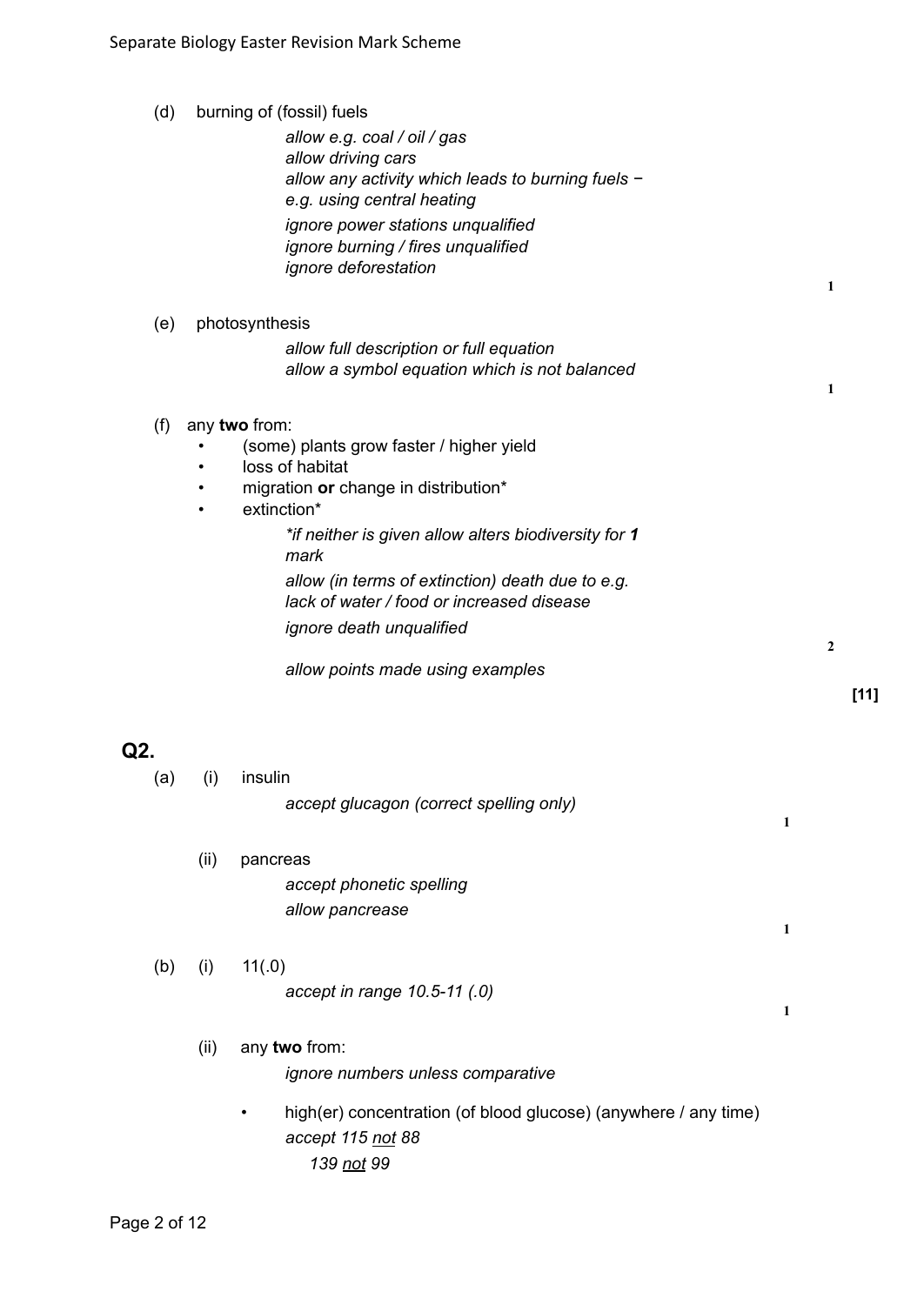- large(r) increase (in concentration after the drink) *accept increase by 24 not 11 / their b(i)*
- fast(er) / steep(er) rise *accept it takes 3 hours not 1 ¼ hours to get back to original level accept it takes a long time to get back to normal*
- slow(er) fall

**2**

**1**

- (iii) any **one** from:
	- insulin present / produced *accept glucagon not produced*
	- (used in) respiration *allow exercise*
	- taken into cells *allow converted to glycogen allow taken into liver (cells) / muscle (cells) allow produce / make energy*

| (a) | impulse         | receptors detect / sense stimuli / change in surroundings or convert stimulus into an                           |              |
|-----|-----------------|-----------------------------------------------------------------------------------------------------------------|--------------|
|     |                 | ignore send impulses to brain / spinal cord                                                                     | 1            |
|     |                 | example of a receptor                                                                                           |              |
|     |                 | allow any appropriate organ or part of an organ, eg eye /<br>retina or named type of receptor eg light receptor |              |
|     |                 |                                                                                                                 | $\mathbf{1}$ |
|     |                 | effectors allow / make response or convert an impulse to an action                                              |              |
|     |                 | ignore receive impulses from brain / spinal cord                                                                | 1            |
|     |                 | (effector) muscle / gland                                                                                       |              |
|     |                 | allow an example                                                                                                |              |
|     |                 | ignore eg arm / leg                                                                                             |              |
|     |                 |                                                                                                                 | 1            |
| (b) | junction<br>(i) |                                                                                                                 |              |
|     |                 | allow idea of a (small) gap / space                                                                             |              |
|     |                 | do not allow if implication is that the neurones move                                                           | 1            |
|     |                 |                                                                                                                 |              |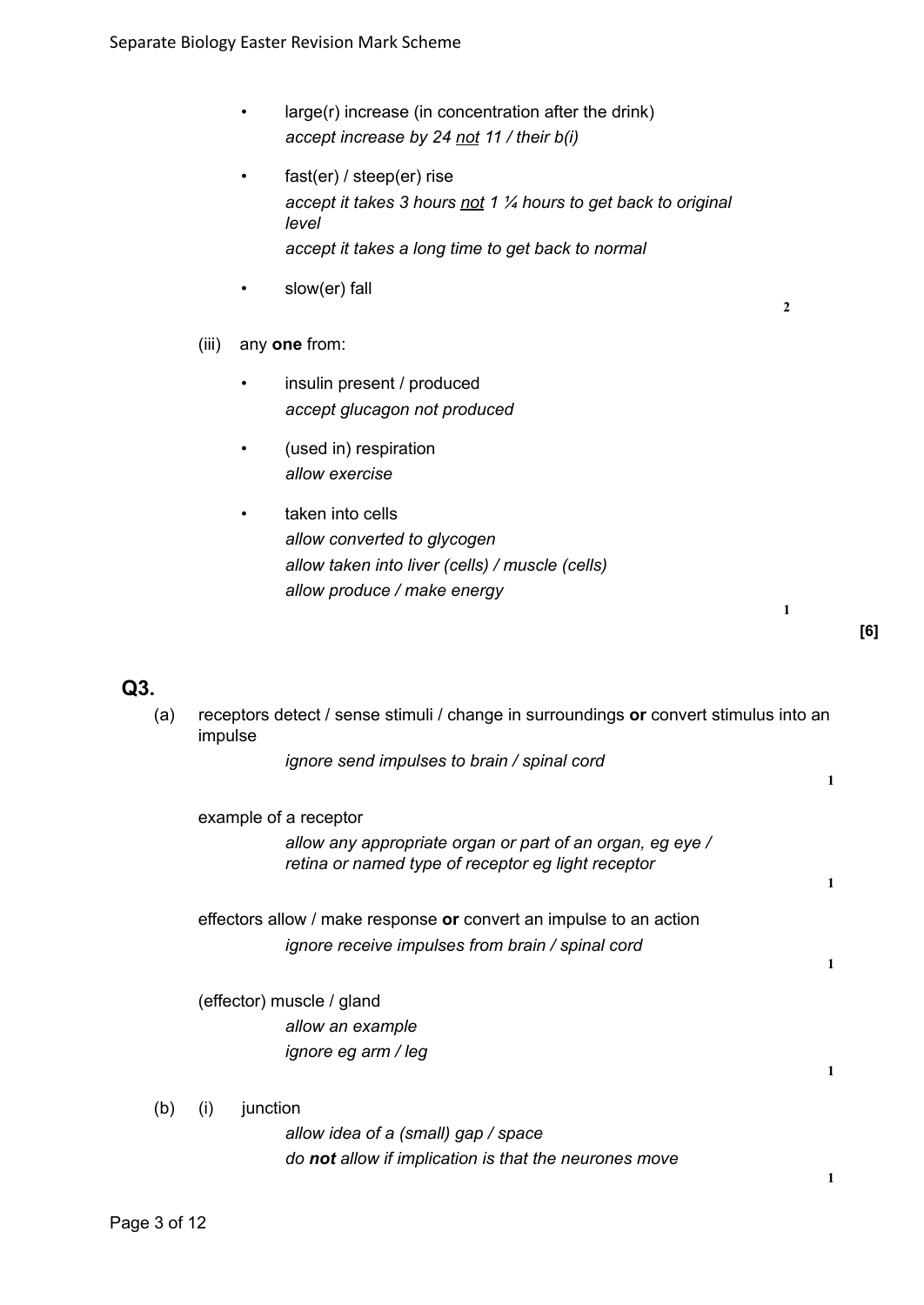|     |       | between neuron(e)s<br>allow named types of neurones                                                                                                                                                                                                                                                                                                          | 1              |        |
|-----|-------|--------------------------------------------------------------------------------------------------------------------------------------------------------------------------------------------------------------------------------------------------------------------------------------------------------------------------------------------------------------|----------------|--------|
|     | (ii)  | chemical<br>allow answers in terms of specific types of neurone<br>allow neurotransmitter / named neurotransmitter released                                                                                                                                                                                                                                  | 1              |        |
|     |       | any one from:<br>(chemical released) from one neurone<br>ignore produced<br>(chemical) passes (across synapse) to next neurone to stimulate / cause<br>$\bullet$<br>(electrical) impulse<br>allow diffuses for passes (across)                                                                                                                               |                |        |
|     |       |                                                                                                                                                                                                                                                                                                                                                              | 1              |        |
| (c) | (i)   | skin<br>ignore hand / leg                                                                                                                                                                                                                                                                                                                                    | 1              |        |
|     | (ii)  | 1.6 (cm per millisecond)<br>allow 2 if evidence of rounding up of 1.6                                                                                                                                                                                                                                                                                        | 1              |        |
|     | (iii) | any two from:<br>ignore length of neurones<br>synapses slow down transmission / impulse<br>allow idea of movement of chemical being slower than<br>electrical impulse<br>fewer synapses (via brain)<br>$\bullet$<br>allow one synapse compared to two or only one synapse<br>(therefore) fewer delays<br>allow impulse travels more slowly in relay neurones | $\overline{2}$ | $[12]$ |
| Q4. |       |                                                                                                                                                                                                                                                                                                                                                              |                |        |
| (a) | or    | 2400 and 2280<br>500 and 380                                                                                                                                                                                                                                                                                                                                 | 1              |        |
|     | 120   |                                                                                                                                                                                                                                                                                                                                                              | 1              |        |
|     |       | an answer of 120 scores 2 marks                                                                                                                                                                                                                                                                                                                              |                |        |
| (b) |       | respiration of glucose                                                                                                                                                                                                                                                                                                                                       | 1              |        |
| (c) |       | (more) sweating<br>ignore reference to vasodilation /                                                                                                                                                                                                                                                                                                        |                |        |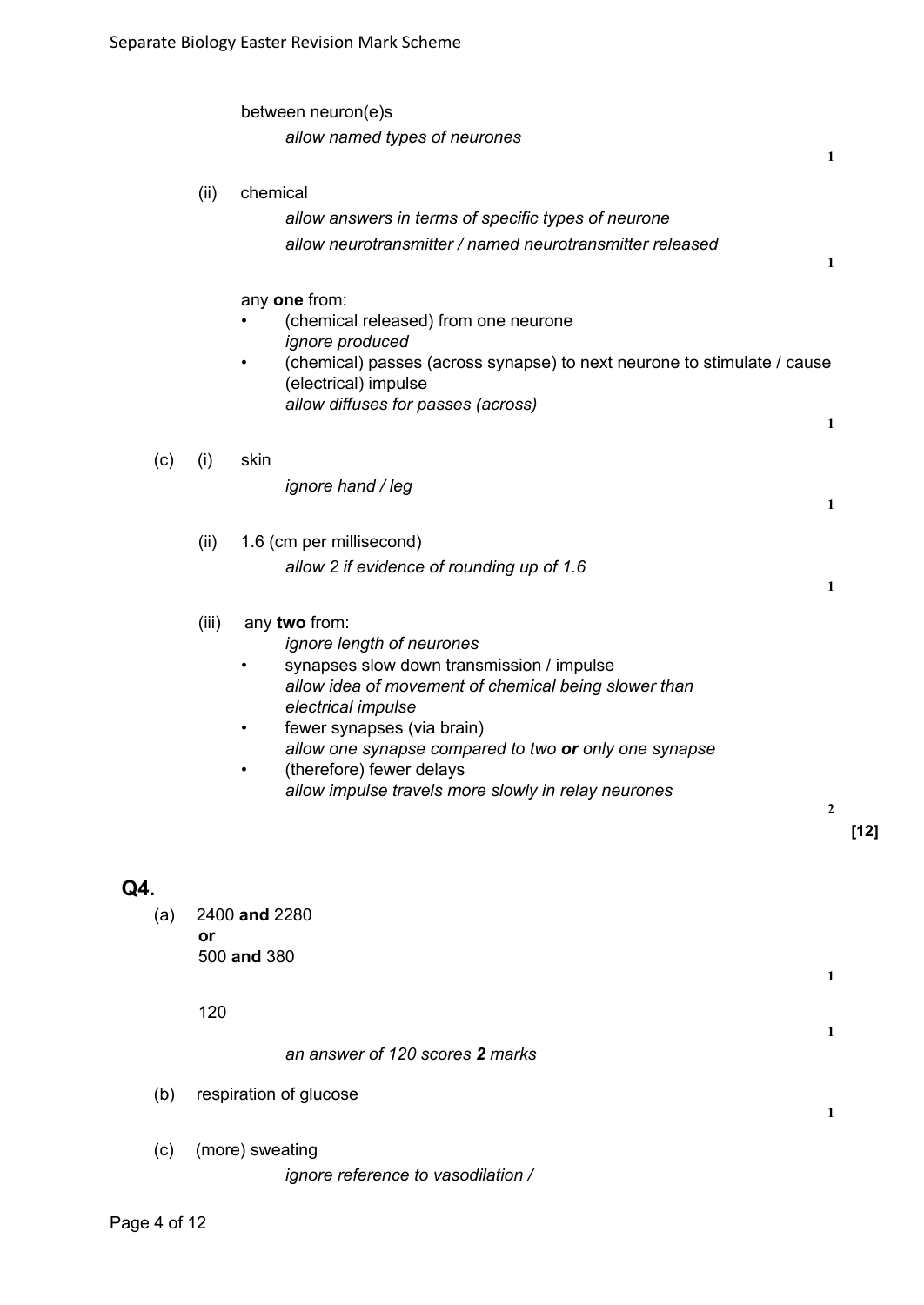|            | vasoconstriction                                                                                                                                                                                     | 1 |     |
|------------|------------------------------------------------------------------------------------------------------------------------------------------------------------------------------------------------------|---|-----|
|            | (because) exercise releases heat<br>or                                                                                                                                                               |   |     |
|            | need to cool the body<br>or                                                                                                                                                                          |   |     |
|            | need to lose heat<br>or                                                                                                                                                                              |   |     |
|            | need to maintain body temperature<br>do not accept energy being produced                                                                                                                             |   |     |
| (d)        | more energy needed                                                                                                                                                                                   | 1 |     |
|            | do not accept energy production<br>do not accept energy needed for respiration                                                                                                                       | 1 |     |
|            | (so) more (aerobic) respiration                                                                                                                                                                      | 1 |     |
|            | (so) increased breathing (rate / depth) (to supply oxygen or remove carbon<br>dioxide / water)                                                                                                       |   |     |
|            | 'more' does not need to be stated a second time<br>to gain marking point 1 and marking point 2                                                                                                       | 1 |     |
|            |                                                                                                                                                                                                      |   | [8] |
| Q5.<br>(a) | methane is produced<br><i>ignore bad smell</i>                                                                                                                                                       |   |     |
|            |                                                                                                                                                                                                      | 1 |     |
|            | which is a greenhouse gas / causes global warming                                                                                                                                                    | 1 |     |
| (b)        | $(9.80 / 0.20 = 49$ therefore) 49:1                                                                                                                                                                  | 1 |     |
| (c)        | horse (manure)<br>allow ecf from 11.2                                                                                                                                                                |   |     |
|            | closest to 25:1 (ratio)                                                                                                                                                                              | 1 |     |
| (d)        | Level 3 (5-6 marks):<br>A detailed and coherent explanation is given, which logically links how carbon is<br>released from dead leaves and how carbon is taken up by a plant then used in<br>growth. |   |     |
|            | Level 2 (3-4 marks):                                                                                                                                                                                 |   |     |

A description of how carbon is released from dead leaves and how carbon is taken up

by a plant, with attempts at relevant explanation, but linking is not clear.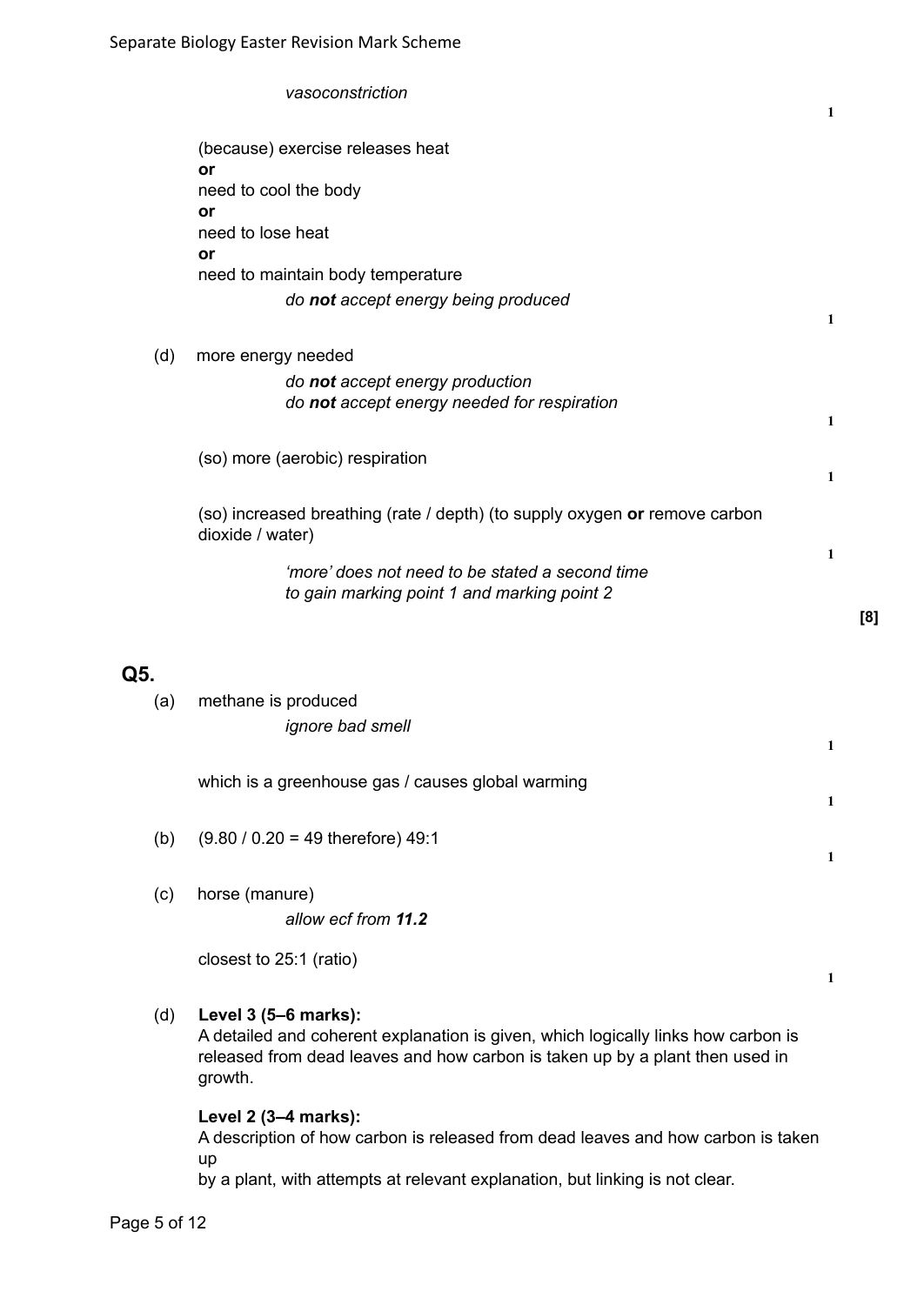#### **Level 1 (1–2 marks):**

Simple statements are made, but no attempt to link to explanations.

#### **0 marks:**

No relevant content.

#### **Indicative content**

#### **statements:**

- (carbon compounds in) dead leaves are broken down by microorganisms / decomposers / bacteria / fungi
- photosynthesis uses carbon dioxide

#### **explanations:**

- (microorganisms) respire
- (and) release the carbon from the leaves as carbon dioxide
- plants take in the carbon dioxide released to use in photosynthesis to produce glucose

#### **use of carbon in growth:**

• glucose produced in photosynthesis is used to make amino acids / proteins / cellulose

**6**

**3**

**1**

**1**

**1**

**[13]**

• (which are) required for the growth of new leaves

#### (e) any **three** from:

(storage conditions)

- (at) higher temperature / hotter
- (had) more oxygen
- (had) more water / moisture
- (contained) more microorganisms (that cause decay)

*allow reference to bacteria / fungi / mould*

#### **Q6.**

(a) there is an uneven distribution of dandelions **or** (more) representative / valid **or**

avoid bias

**or**

more accurate / precise mean

*ignore accurate / precise unqualified ignore repeatability / reproducibility / reliability / fair test*

(b) (correct mean per  $m^2 = 6$  or 6.0

(correct field area =) 55 000  $(m^2)$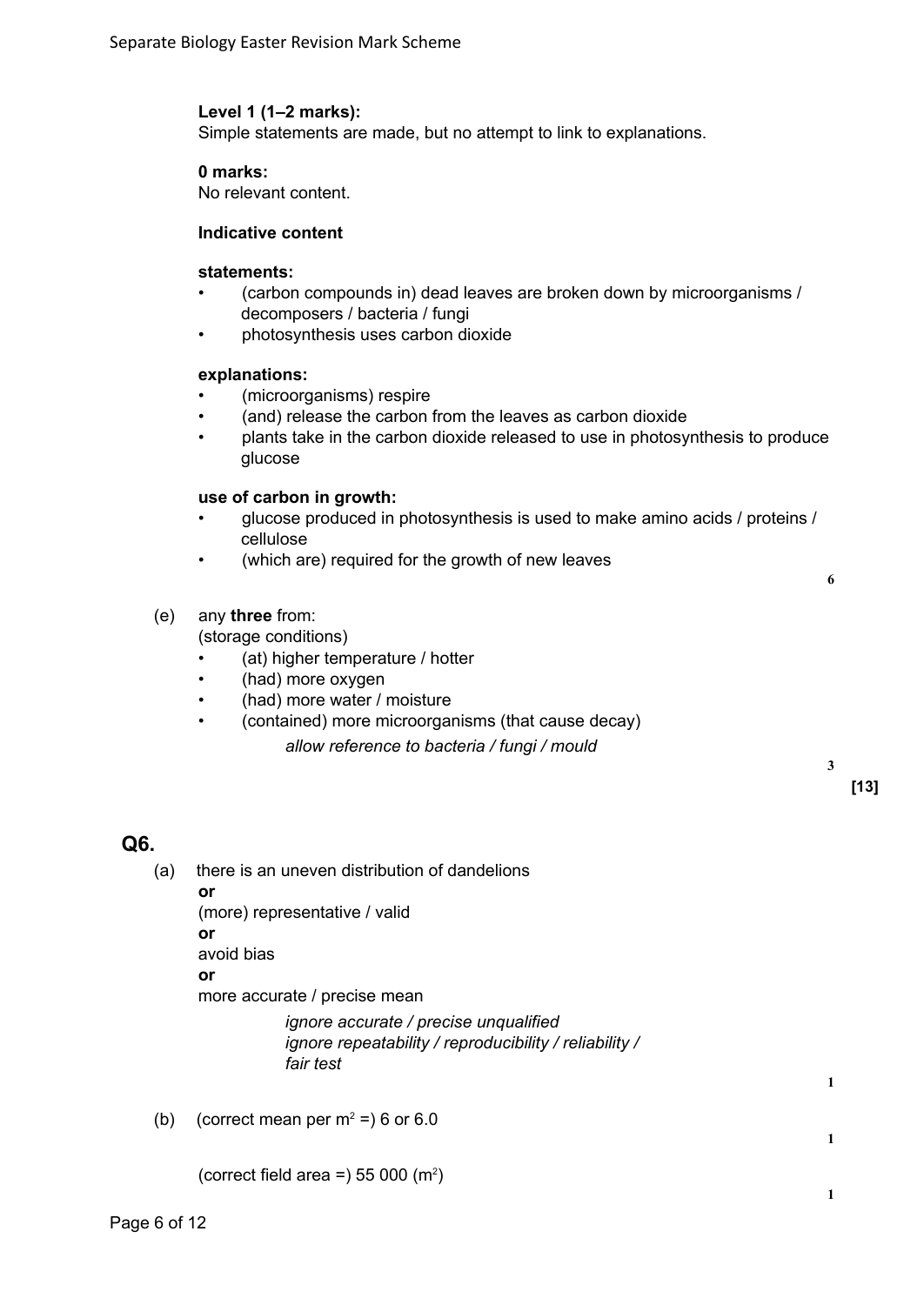|     |                           | mean $\times$ area – e.g. 6(.0) $\times$ 55 000                                                                                                                                                                                  |              |
|-----|---------------------------|----------------------------------------------------------------------------------------------------------------------------------------------------------------------------------------------------------------------------------|--------------|
|     |                           | allow incorrect calculated values for mean and /<br>or field area                                                                                                                                                                | $\mathbf{1}$ |
|     | 330 000                   |                                                                                                                                                                                                                                  |              |
|     |                           | allow correct calculation from previous<br>calculation                                                                                                                                                                           | 1            |
|     | $3.3 \times 10^{5}$       |                                                                                                                                                                                                                                  |              |
|     |                           | allow calculated value in standard form                                                                                                                                                                                          | $\mathbf{1}$ |
|     |                           | an answer of $3.3 \times 10^5$ scores 5 marks<br>an answer of 330 000 scores 4 marks                                                                                                                                             |              |
| (c) |                           | Level 3: The method would lead to the production of a valid outcome. All key<br>steps are identified and logically sequenced.                                                                                                    | $5 - 6$      |
|     |                           | Level 2: The method would not necessarily lead to a valid outcome. Most                                                                                                                                                          |              |
|     |                           | steps are identified, but the method is not fully logically sequenced.                                                                                                                                                           | $3 - 4$      |
|     |                           | Level 1: The method would not lead to a valid outcome. Some relevant steps<br>are identified, but links are not made clear.                                                                                                      | $1 - 2$      |
|     |                           | No relevant content                                                                                                                                                                                                              | $\bf{0}$     |
|     | <b>Indicative content</b> |                                                                                                                                                                                                                                  |              |
|     |                           | placing of quadrat                                                                                                                                                                                                               |              |
|     |                           | large number of quadrats used                                                                                                                                                                                                    |              |
|     |                           | how randomness achieved $-$ e.g. table of random numbers or random<br>number button on calculator or along transect                                                                                                              |              |
|     |                           | quadrats placed at coordinates or regular intervals along transect                                                                                                                                                               |              |
|     |                           | in each of two areas of different light intensities or transect running<br>through areas of different light intensity                                                                                                            |              |
|     |                           | for each quadrat count number of dandelions                                                                                                                                                                                      |              |
|     |                           | for each quadrat measure light intensity                                                                                                                                                                                         |              |
|     |                           | compare data from different light intensity                                                                                                                                                                                      |              |
|     |                           | to access level 3 the key ideas of using a large number of quadrats randomly,<br>or along a transect, and counting the number of dandelions in areas of<br>differing light intensity need to be given to produce a valid outcome |              |

- (d) any **two** from:
	- temperature

*allow heat*

• water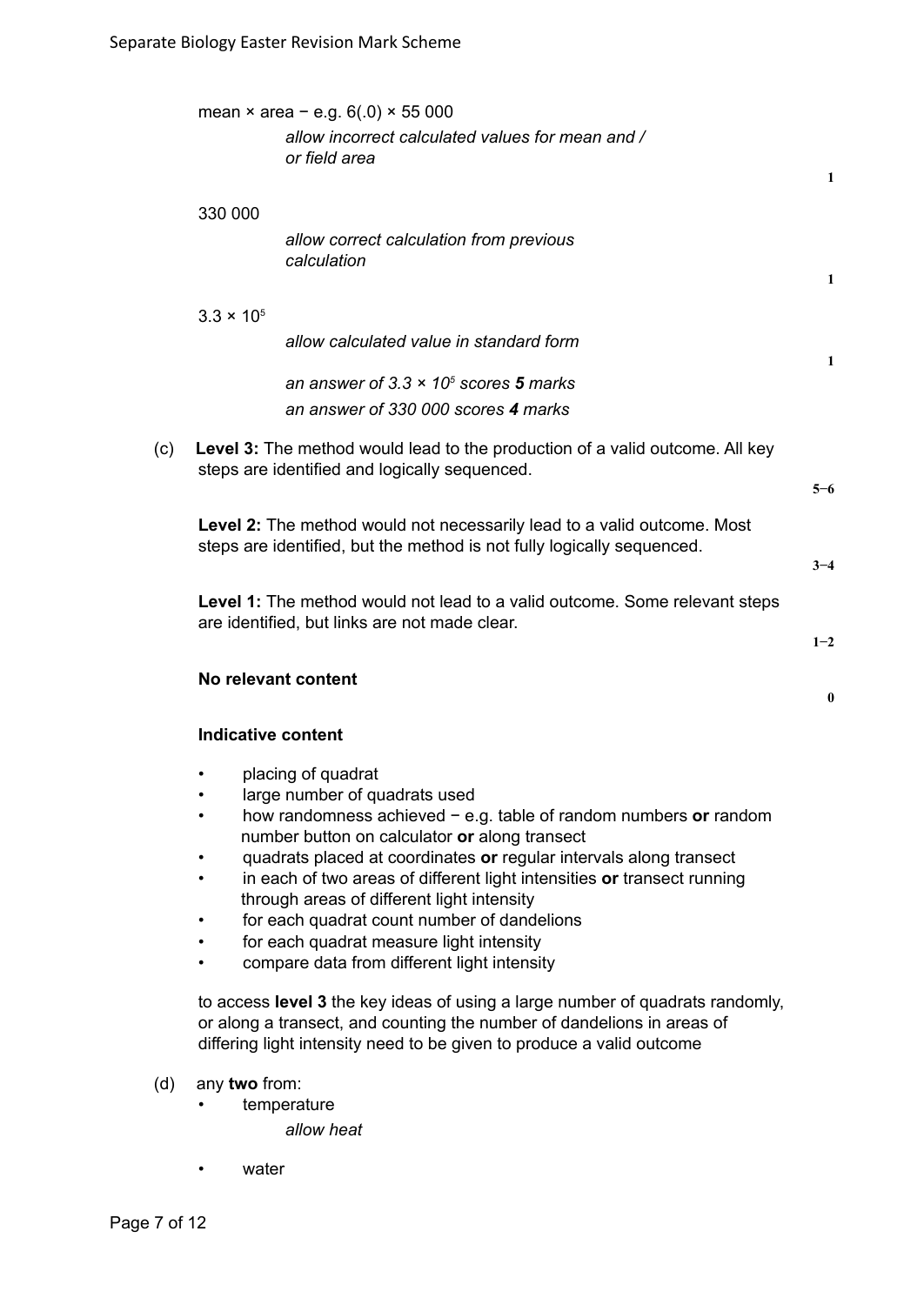*allow moisture / rain*

- (soil) pH *allow acidity*
- minerals / ions

*allow e.g. magnesium ions or nitrate allow salts / nutrients*

- winds
- herbivores
	- *allow trampling ignore carbon dioxide ignore space ignore competition unqualified do not accept oxygen*

## **Q7.**

| (a)                                                                               |                       |                 |                                   |
|-----------------------------------------------------------------------------------|-----------------------|-----------------|-----------------------------------|
|                                                                                   | statement is true for |                 |                                   |
|                                                                                   | mitosis<br>only       | meiosis<br>only | both<br>mitosis<br>and<br>meiosis |
| all cells produced<br>are genetically<br>identical                                |                       |                 |                                   |
| in humans, at the<br>end of cell division<br>each cell contains<br>23 chromosomes |                       |                 |                                   |
| involves DNA<br>replication                                                       |                       |                 |                                   |

*3 correct = 2 marks 2 correct = 1 mark*

*0 or 1 correct = 0 marks*

(b) any **two** from:

*ignore references to one parent only*

- many offspring produced
- takes less time
	- *allow asexual is faster*
- (more) energy efficient
- genetically identical offspring

**2**

**2**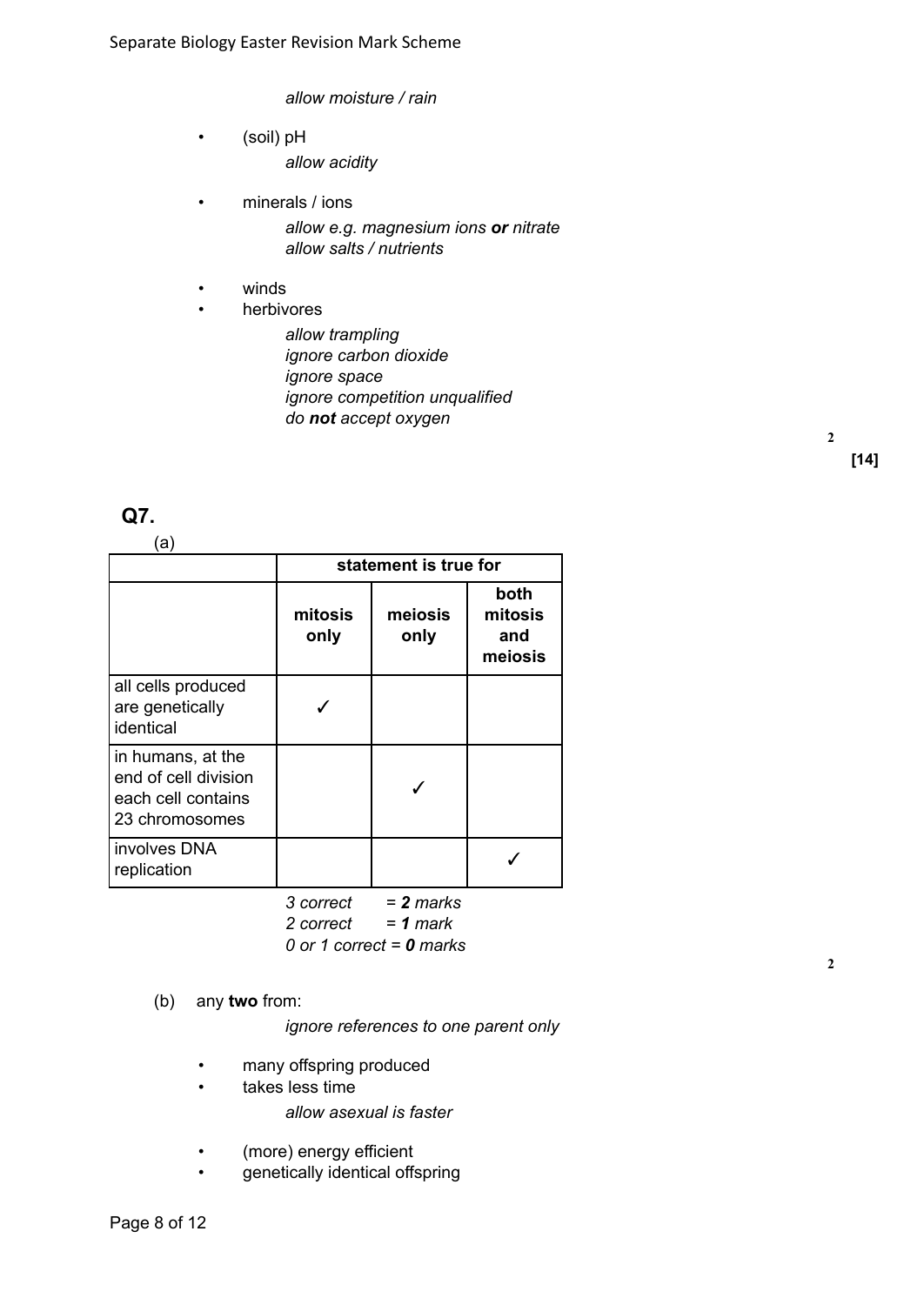# *allow offspring are clones*

|     | successful traits propagated / maintained / passed on (due to offspring<br>being genetically identical)<br>no transfer of gametes or seed dispersal<br>$\bullet$ |     |
|-----|------------------------------------------------------------------------------------------------------------------------------------------------------------------|-----|
|     | allow no vulnerable embryo stage<br>allow no need for animals                                                                                                    |     |
|     | not wasteful of flowers / pollen / seeds<br>colonisation of local area<br>٠                                                                                      |     |
|     | must imply local area                                                                                                                                            | 2   |
| (c) | genetic variation (in offspring)                                                                                                                                 | 1   |
|     | (so) better adapted survive                                                                                                                                      |     |
|     | allow reference to natural selection or survival of<br>the fittest                                                                                               |     |
|     |                                                                                                                                                                  | 1   |
|     | (and) colonise new areas by seed dispersal<br>or                                                                                                                 |     |
|     | can escape adverse event in original area (by living in new area)                                                                                                |     |
|     | must imply new area                                                                                                                                              |     |
|     |                                                                                                                                                                  | 1   |
|     | many offspring so higher probability some will survive                                                                                                           | 1   |
|     | allow bluebell example described (max 3 if not<br>bluebell)                                                                                                      |     |
|     |                                                                                                                                                                  | [8] |
| Q8. |                                                                                                                                                                  |     |
| (a) | to prevent water affecting the direction of root growth                                                                                                          | 1   |
| (b) | gravity acts evenly on all sides                                                                                                                                 |     |
|     | allow cancel out the effect of gravity                                                                                                                           |     |
|     | do not accept there is no gravity                                                                                                                                | 1   |
| (c) | (mean) includes the (anomalous) result for seedling 4                                                                                                            |     |
|     | allow (mean) includes the (anomalous) result<br>which only grew 1 mm                                                                                             |     |
|     |                                                                                                                                                                  | 1   |
| (d) | calculate (mean) from just seedlings 1, 2, 3 and 5<br>or                                                                                                         |     |
|     | repeat the investigation and recalculate (a new mean)                                                                                                            |     |
|     | allow omit seedling 4 from (mean) calculation                                                                                                                    |     |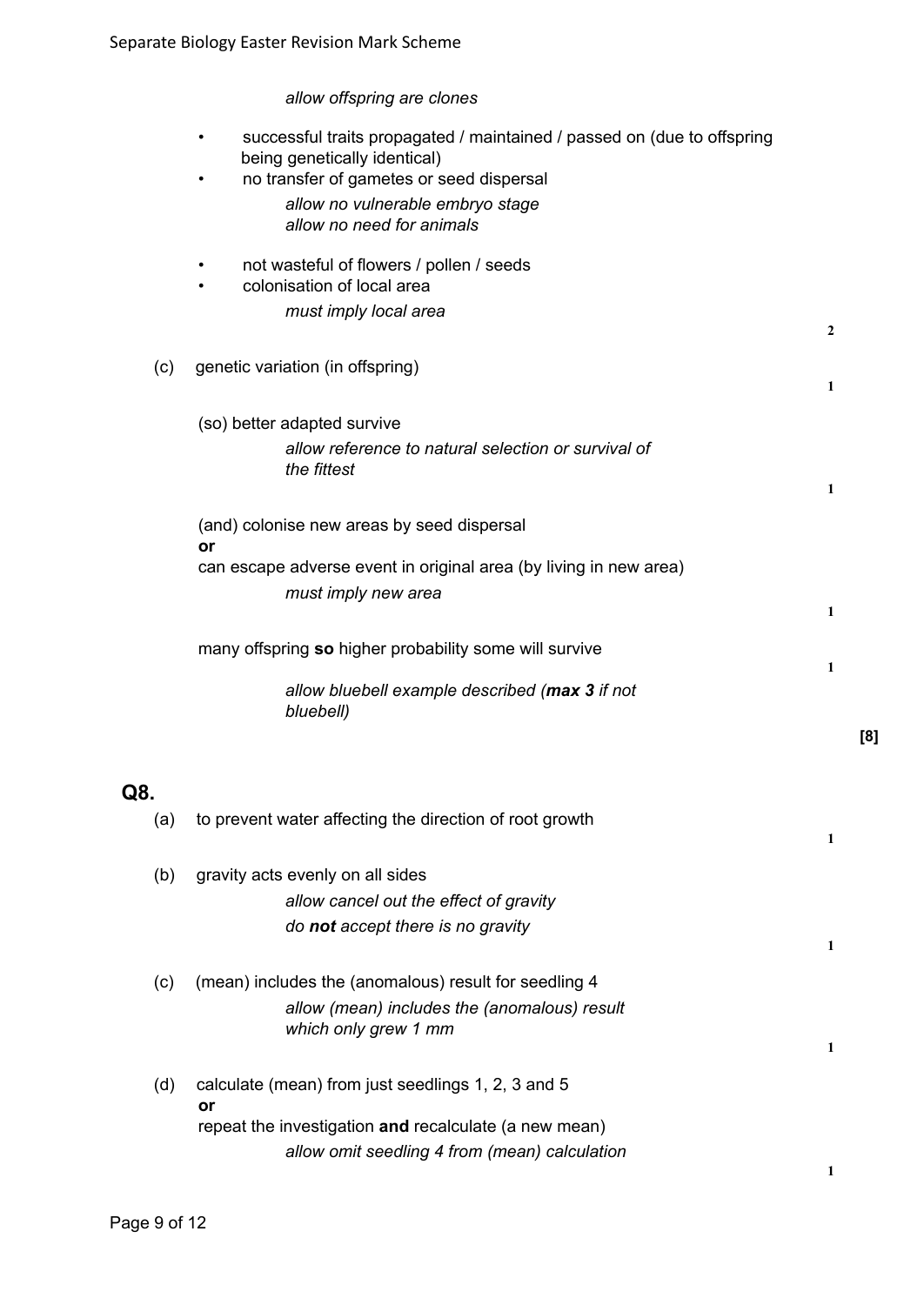(e) uneven distribution of hormone in (root / seedling of) A

*allow reference to auxin allow more hormone at bottom do not accept more hormone at the top*

even distribution of hormone in B *allow B does not have an uneven distribution of hormone*

(so) top grows fast(er) (than bottom) in (root / seedling of) A (and equal growth in B)

> *allow (more) cell elongation or cell division on top of A allow converse for lower surface*

(f)



*extra line for a hormone cancels mark for that hormone*

**1 1 1**

**1**

**1**

**1**

**1**

**1**

# **Q9.**

- (a) 3.7
- (b) 2
- (c) (different combinations of alleles cause) many / 22 values *allow continuous variation*

**or** in-between values **or** large range of values **or** there are not only two values *allow there are not only 3 values if 3 is given in part (b)*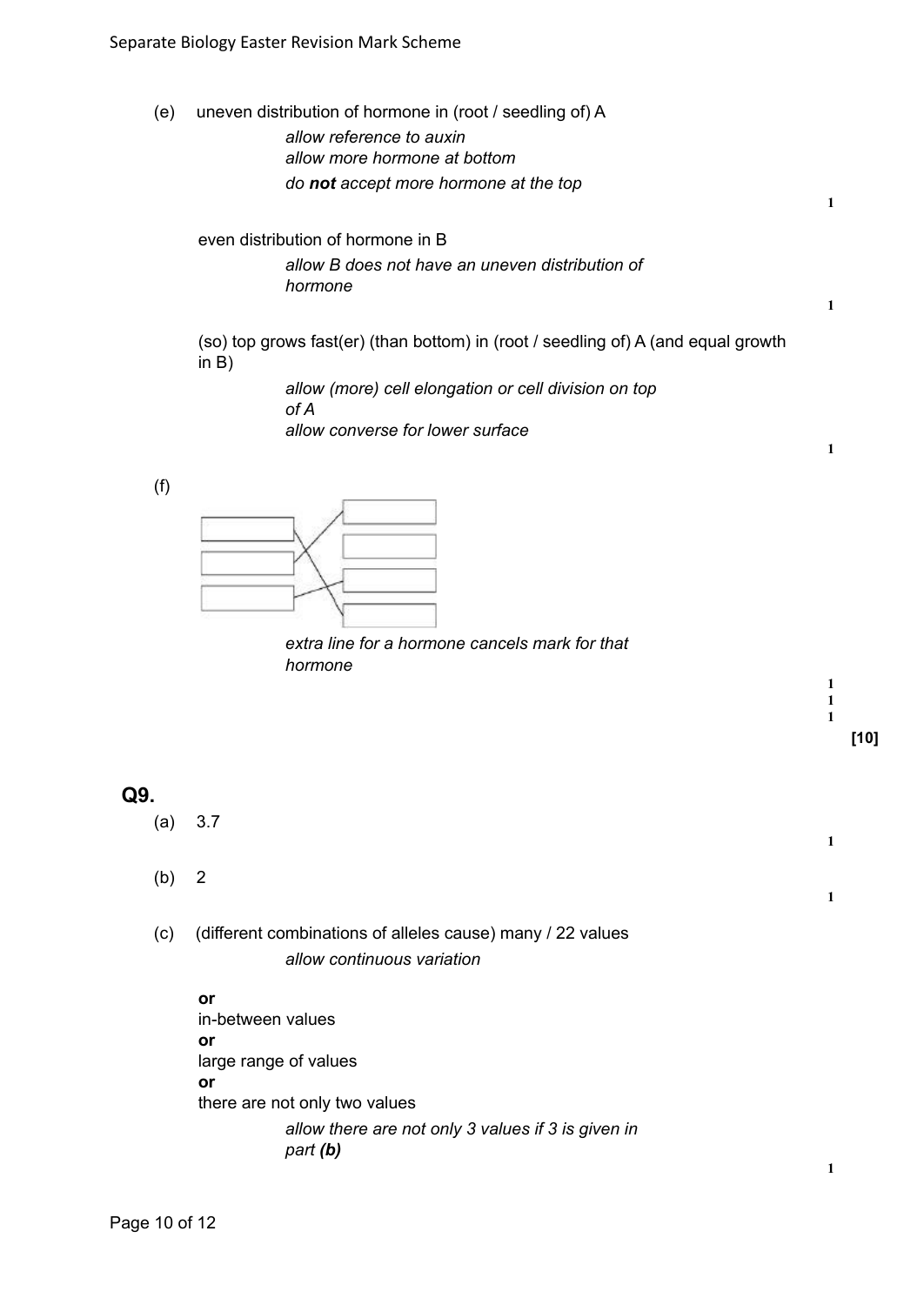| (d) | different protein made                                                         |              |
|-----|--------------------------------------------------------------------------------|--------------|
|     | allow change in shape (of enzyme) or change in                                 |              |
|     | 3-D structure                                                                  |              |
|     | ignore denature                                                                |              |
|     |                                                                                | $\mathbf{1}$ |
|     | active site changed                                                            |              |
|     |                                                                                | 1            |
|     | so substrate does not fit / bind                                               |              |
|     | allow description of substrate                                                 |              |
|     | allow cannot form E-S complex                                                  |              |
|     | ignore lock and key description                                                |              |
|     |                                                                                | 1            |
|     |                                                                                |              |
| (e) | produces (some) offspring with high-fat milk<br>or                             |              |
|     | not all offspring have low-fat milk                                            |              |
|     | ignore reference to alleles                                                    |              |
|     |                                                                                | 1            |
|     |                                                                                |              |
| (f) | takes less time (to obtain results)<br>or                                      |              |
|     | more offspring at the same time                                                |              |
|     | allow other sensible suggestion $-e.g.$ allows                                 |              |
|     | screening or allow cow 7 to continue to produce                                |              |
|     | eggs or avoid injury to cow 7 during mating or                                 |              |
|     | giving birth                                                                   |              |
|     |                                                                                | 1            |
| (g) | male gametes correct: d (and d)                                                |              |
|     |                                                                                | 1            |
|     | female gametes correct: D and d                                                |              |
|     |                                                                                | $\mathbf{1}$ |
|     | allow 1 mark if gametes are correct but gender                                 |              |
|     | not identified                                                                 |              |
|     | correct derivation of offspring genotypes from given gametes                   |              |
|     | allow $2 \times 2$ or $2 \times 1$ derivation                                  |              |
|     |                                                                                | $\mathbf{1}$ |
|     |                                                                                |              |
|     | Dd identified as low-fat and dd identified as high-fat in offspring            |              |
|     | if DD offspring are produced, must also identify                               |              |
|     | as low-fat                                                                     | 1            |
|     |                                                                                |              |
| (h) | find female with low(est) fat in milk and high(est) milk yield                 |              |
|     | allow choose from 7, 9, 12, 13 which has the                                   |              |
|     | highest yield                                                                  |              |
|     |                                                                                | 1            |
|     | find male whose female offspring have high(est) milk yield and low(est) fat in |              |
|     | milk                                                                           |              |

Page 11 of 12